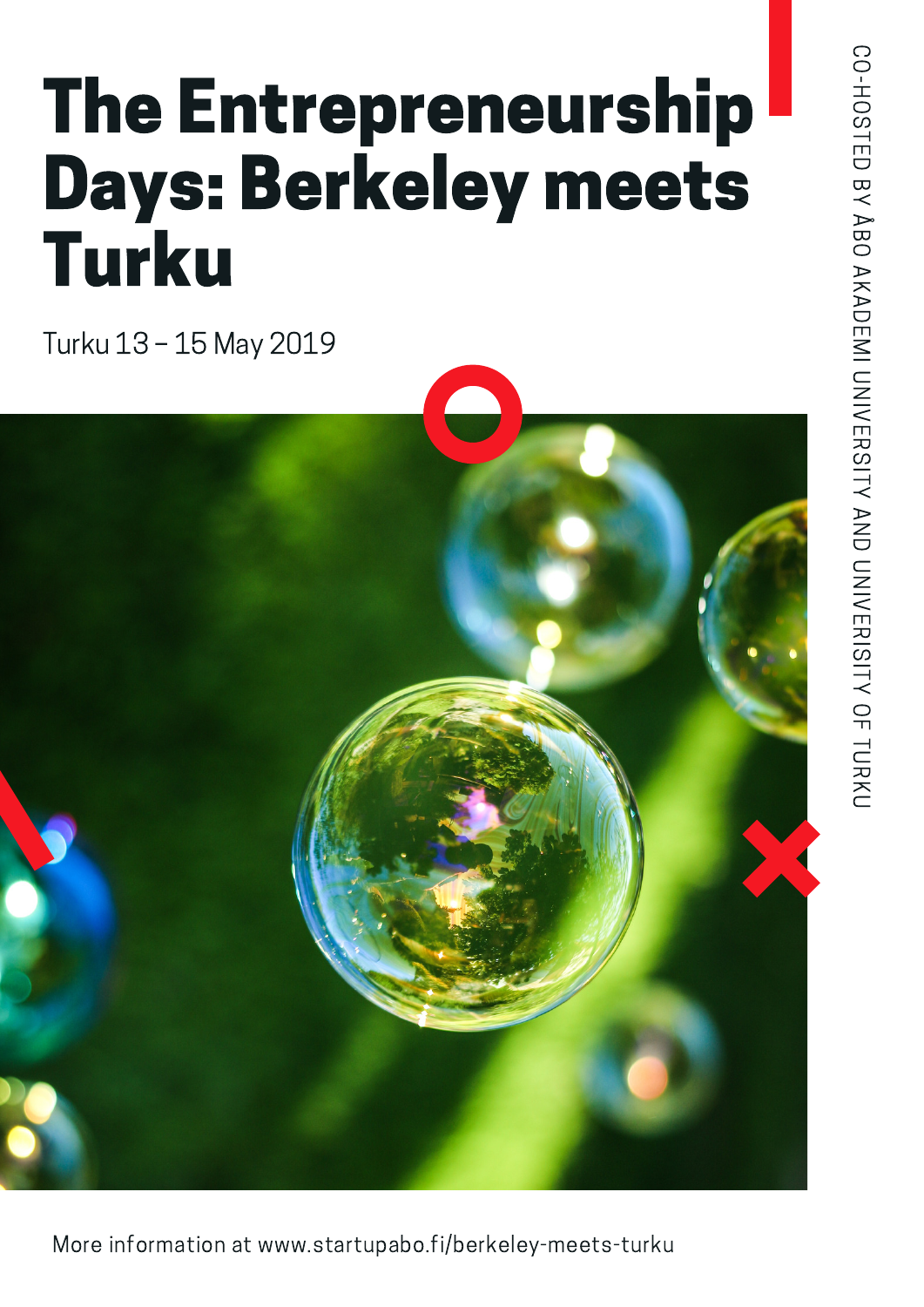

[Register](https://link.webropolsurveys.com/S/E6BD100C5930CDFD) to the seminar by May 3rd here Read more about the program and [workshops](https://www.startupabo.fi/berkeley-meets-turku) here

Monday 13 May at 12.00–15.30, Visitor and Innovation Center Joki

Programme of the seminar

12.00 Welcoming words

12.15 Award ceremony of the Intoa! Entrepreneurial Act of the Year Award at the University of Turku

13.00 Keynote session

Entrepreneurship as a second language Ken Singer, UC Berkeley

Entrepreneurship Education 3.0. From the margins to the mainstream? Joonas Mikkilä, The Federation of Finnish Enterprises

14.00 Panel Discussion Criticality in Enhancing Entrepreneurship in Higher Education

Ken Singer, UC Berkeley Joonas Mikkilä, The Federation of Finnish Enterprises Ulla Hytti, University of Turku The panel discussion is moderated by Ina Laakso, Åbo Akademi University

14.45–15.30 Cocktail/coffee and networking event

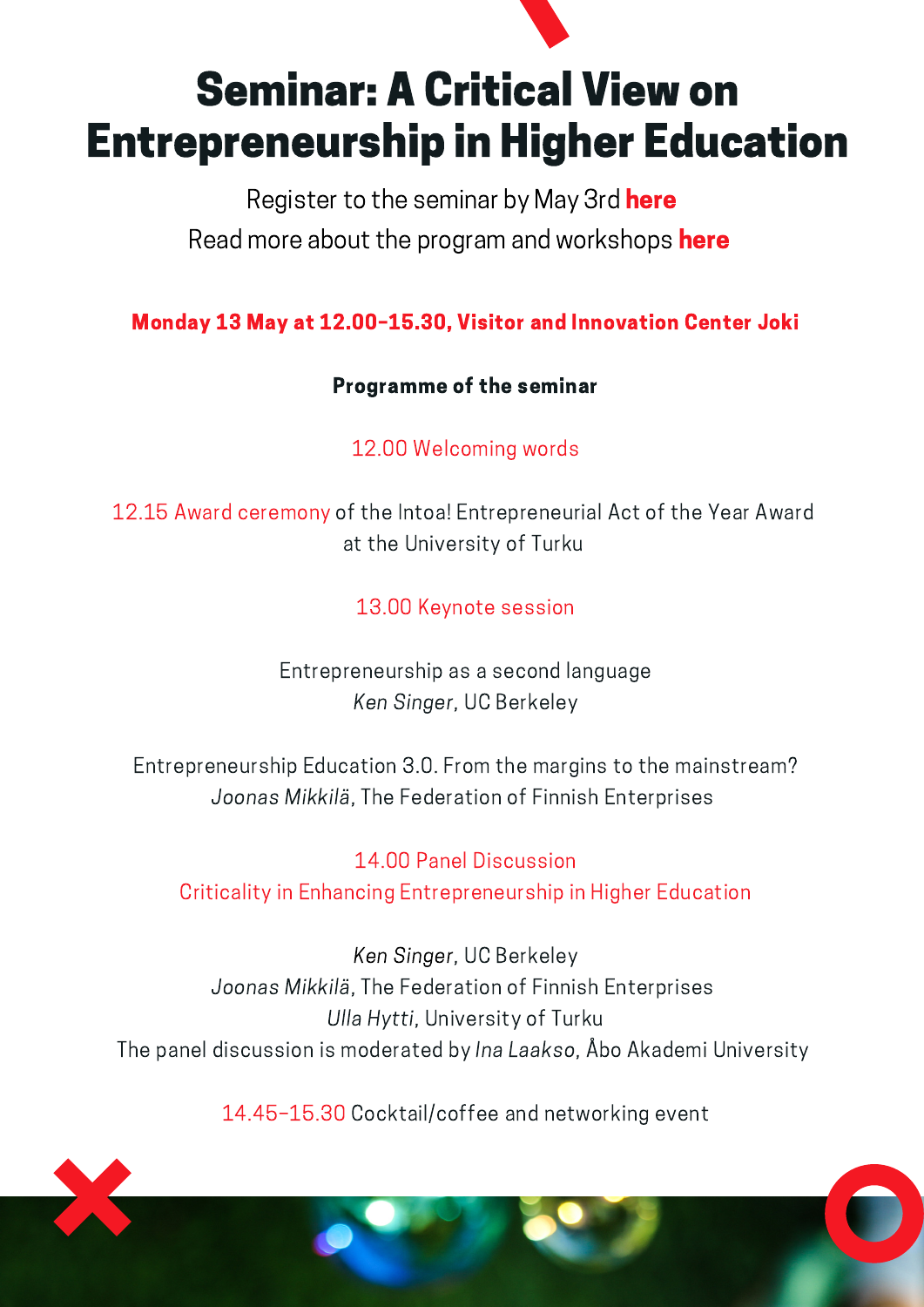

Join us for an afternoon with examples of innovative ways of teaching and learning entrepreneurial skills and knowledge; the top finalists in the Intoa! Entrepreneurship Award at University of Turku will pitch their achievements. This is followed by a keynote session, where invited speakers introduce us to entrepreneurship education – Ken Singer from UC Berkeley will challenge us with inspiring thoughts on entrepreneurship as a second language, while Joonas Mikkilä from The Federation of Finnish Enterprises will walk us through the development stages of entrepreneurship education, guiding us right into the future. These gentlemen will be accompanied by Research Director Ulla Hytti in a panel discussion moderated by Ina Laakso, the former chairperson of the Student Union at Åbo Akademi University.

Warmly welcome to a day of Entrepreneurship Education!

The Entrepreneurship Days are jointly organized by





TURUN<br>FYLIOPISTO **YRITTÄJYYSYLIOPISTO.** 







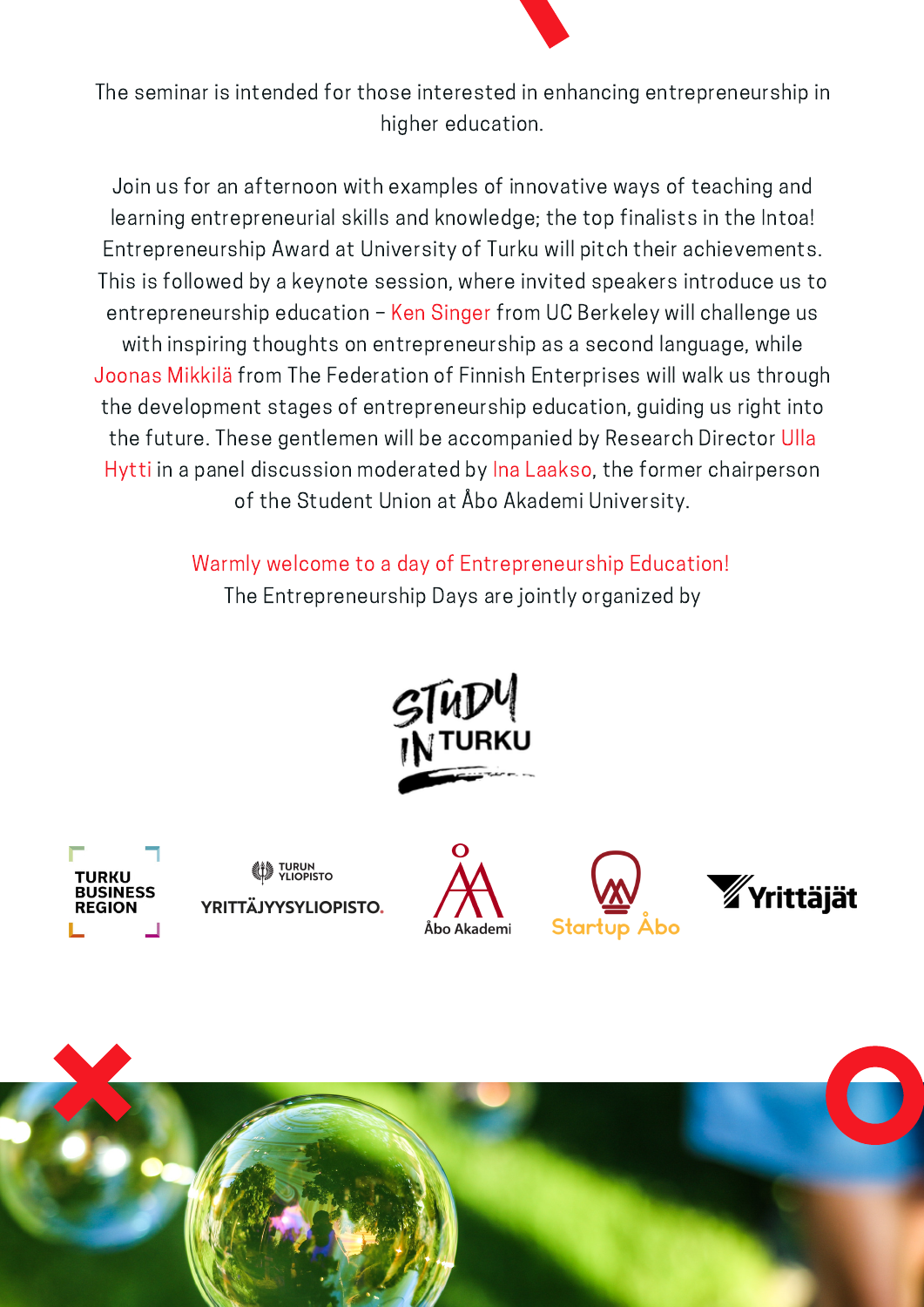

Register to the [workshops](https://forms.gle/3sFmV1fNBSowiwCL6) by 3rd May here

Ken Singer from UC Berkeley will guide us into the Berkeley method of entrepreneurship and innovation through three workshops.

Workshop 1: The Berkeley Method of Entrepreneurship: The role that Entrepreneurship education plays in shaping the leaders of the future For 150 years, UC Berkeley has played an important role in educating the academic elite. However, over the past 12 year, the university has turned its focus on preparing its students to innovate. Learn why and how Berkeley has augmented its curriculum to embrace the future.

Date: 13 May 9.00–11.00

Place: Visitor and Innovation Center Joki (Lemminkäisenkatu 12B, Turku)

#### Workshop 2 & 3: Creating Leaders for the Innovation Economy

This workshop will explore the challenges that universities face in preparing students for an uncertain future. With new technologies like AI and automation threatening to destroy the current demand for labor, how will your students respond? Identical workshops are run, one in the morning and another in the afternoon.

Date: 14 May 9.00–11.00 (workshop 2) or 13.00–15.00 (workshop 3) Place: SparkUp, ElectroCity (Tykistökatu 4B, Turku)